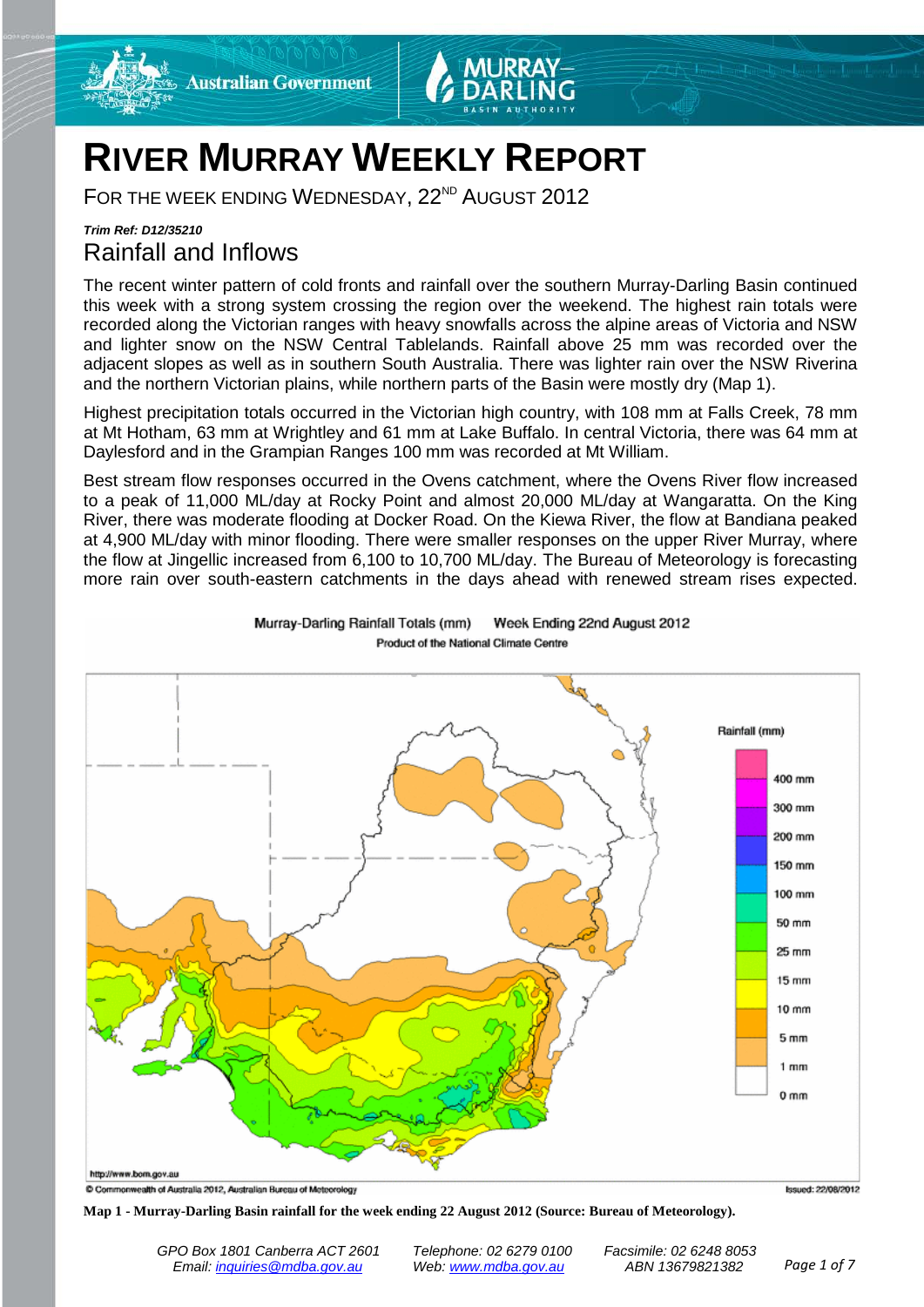## River Operations

MDBA active storage increased by 62 GL this week to 8,270 GL (96% of capacity). At Dartmouth Reservoir the storage volume increased by 26 GL to 3,552 GL (92% capacity). Release from Dartmouth continues above minimums due to entitlement releases by AGL Hydro for electricity generation. The current flow (measured at Colemans) is 800 ML/day.

At Hume Reservoir, inflows peaked at around 24,000 ML/day with an average of 20,000 ML/day for the week. The release has been increased in the last few days to target a flow of around 30,000 ML/day at Doctors Point in order to gain additional airspace ahead of rain forecast over the coming week. The storage volume is currently 2,915 GL, a decrease of 13 GL. Information on upper State shares within each storage can be found via the MDBA water accounting page at [http://www.mdba.gov.au/water/water-accounting.](http://www.mdba.gov.au/water/water-accounting)

At Yarrawonga, the pool level in Lake Mulwala is currently 124.62 m AHD. Diversions at Mulwala Canal and Yarrawonga Main Channel decreased during the week following the rain, with the current total diversion around 1,400 ML/day. The downstream release was increased as higher inflows arrived and is currently at 38,200 ML/day with releases above 40,000 ML/day expected in the coming days.

On the Edward-Wakool system flow through the Edward and Gulpa offtakes has started to increase once again as higher flows arrive from upstream. Downstream at Stevens Weir, the flow has also begun to increase. After reaching a low of 5,500 ML/day, the flow rose to 6,100 ML/day and is expected to continue rising during the coming week. Downstream on the Edward River, flows at Moulamein and Leiwah are declining slowly from the previous peak. River levels at these sites should continue decreasing for a few days before the arrival of renewed higher flows from Stevens Weir. Downstream on the Wakool River, the flow at Stoney Crossing has edged up to 14,700 ML/day and appears to be reaching its peak.

On the Goulburn River the flow at McCoys Bridge has started rising again with the flow now at 16,000 ML/day. The river is expected to increase towards 20,000 ML/day in the coming days. At Torrumbarry Weir the flow reached a minimum of 25,800 ML/day before starting to rise again. Flows in excess of 30,000 ML/day are expected later this week and the weir pool is being temporarily lowered again in anticipation of higher flows during the coming weeks. Flows below Torrumbarry are continuing to enter the Gunbower and Koondrook-Perricoota forests

At Swan Hill, the Murray is holding steady at 22,200 ML/day. The flow is expected to remain close to this level over the coming week, but further rises are possible with additional water now in transit along the Murray and Loddon Rivers. On the Murrumbidgee River, the flow at Balranald has reached 11,500 ML/day and will continue contributing significant inflow to the Murray for at least the next few weeks. At Euston Weir, the flow is now 46,000 ML/day and appears close to a peak. However, continuing tributary inflows and renewed rises upstream mean the flow is unlikely to fall much before further flow increases take place in the weeks ahead.

Downstream at Mildura Weir, rising river flows and rainfall forecast over the coming week have resulted in the decision to temporarily remove the weir commencing 25 August 2012. See the attached media release for more details.

On the Darling River, the flow at Wilcannia peaked on 18 August at 13,900 ML/day, but with relatively slow rates of recession upstream, inflows to Menindee Lakes are expected to decrease only slowly during the coming week. Total storage in Menindee Lakes increased by 14 GL to 2,014 GL (116% capacity), with inflows averaging almost 12,000 ML/day. Releases into the lower Darling River (measured at Weir 32), have been increased to around 7,000 ML/day, with around 2,000 ML/day being released from the Cawndilla Outlet into the Great Darling Anabranch. The NSW Office of Water advises that releases of 7,000 ML/day will continue for another week before a reduction begins. Downstream on the lower Darling River, the flow at Burtundy has now reached 4,700 ML/day and will continue rising this week.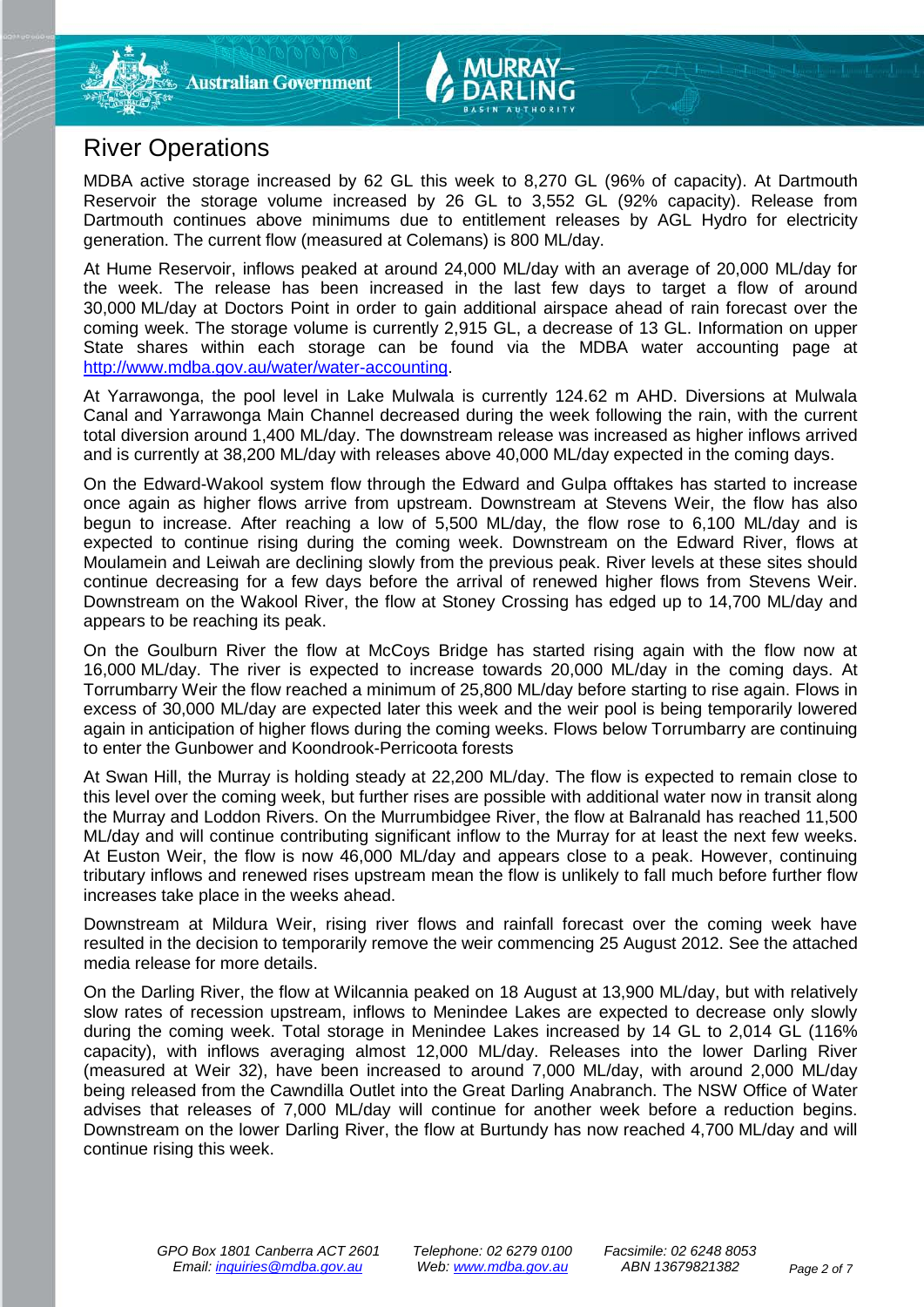



At Lake Victoria, the storage volume increased by 34 GL to 463 GL (68% capacity). The level is expected to continue rising over the coming week as additional water is captured to maintain the flow to South Australia below 45,000 ML/day whilst works continue downstream at Chowilla. The current flow to South Australia is 40,500 ML/day, slightly higher than one week ago.

At the Lower Lakes, the 5-day average level at Lake Alexandrina increased to 0.75 m AHD. The increase took place during very large swells that created a considerable reverse head and forced the closure of additional barrage gates for several days over the weekend. A return to difficult operating conditions is expected later this week with large swells and higher tides forecast.

Plots showing short term forecast flows and levels for selected key sites are updated each week and are available on the MDBA website at: [http://www.mdba.gov.au/water/river\\_info/river\\_flows.](http://www.mdba.gov.au/water/river_info/river_flows)

**For media inquiries contact the Media Officer on 02 6279 0141**

DAVID DREVERMAN Executive Director, River Management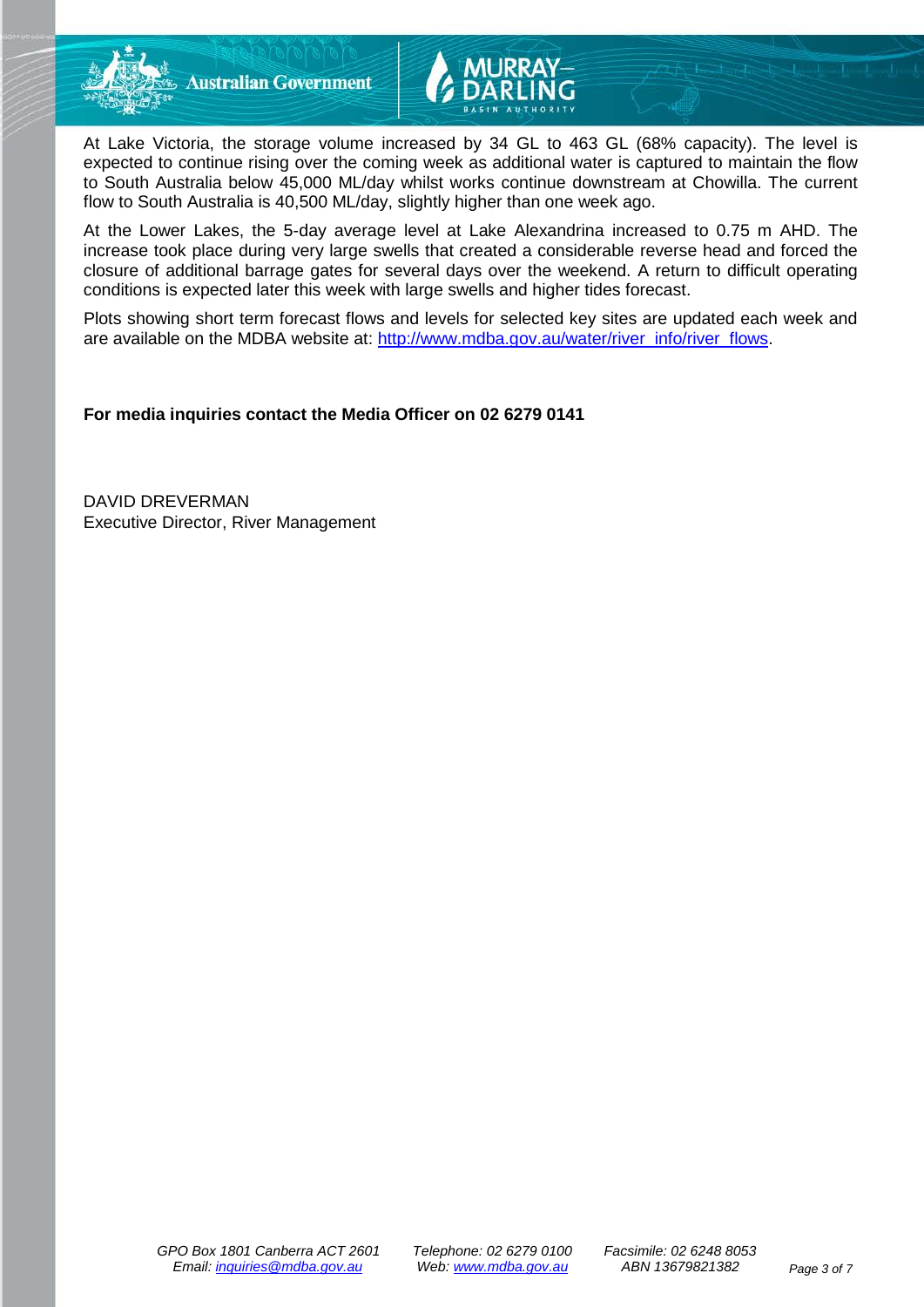



### Water in Storage **Water in Storage Week ending Wednesday 22 Aug 2012**

| <b>MDBA Storages</b>                         | Full<br>Supply<br>Level | <b>Full Supply</b><br>Volume | Current<br>Storage<br>Level | Storage<br>Current |      | Dead<br>Storage | Active<br>Storage | Change in<br>Total<br>Storage<br>for the<br>Week |
|----------------------------------------------|-------------------------|------------------------------|-----------------------------|--------------------|------|-----------------|-------------------|--------------------------------------------------|
|                                              | $(m$ AHD)               | (GL)                         | $(m$ AHD)                   | (GL)               | %    | (GL)            | (GL)              | (GL)                                             |
| Dartmouth Reservoir                          | 486.00                  | 3856                         | 481.25                      | 3552               | 92%  | 71              | 3481              | $+26$                                            |
| Hume Reservoir                               | 192.00                  | 3 0 0 5                      | 191.55                      | 2915               | 97%  | 23              | 2892              | $-13$                                            |
| Lake Victoria                                | 27.00                   | 677                          | 25.13                       | 463                | 68%  | 100             | 363               | $+34$                                            |
| Menindee Lakes                               |                         | 1 7 3 1 *                    |                             | 2014               | 116% | (480#)          | 1 534             | $+14$                                            |
| <b>Total</b>                                 |                         | 9 2 6 9                      |                             | 8944               | 96%  | $ -$            | 8 2 7 0           | $+62$                                            |
| $96\%$ ^<br><b>Total Active MDBA Storage</b> |                         |                              |                             |                    |      |                 |                   |                                                  |

### **Major State Storages**

| <b>Burriniuck Reservoir</b> | 026     | 014   | 99% |     | 011  | ٠.,   |
|-----------------------------|---------|-------|-----|-----|------|-------|
| <b>Blowering Reservoir</b>  | 631     | 597   | 98% | 24  | 573  |       |
| Eildon Reservoir            | 3 3 3 4 | 3 157 | 95% | 100 | 3057 | $+60$ |

\* Menindee surcharge capacity – 2050 GL \*\* All Data is rounded to nearest GL \*\*

# NSW takes control of Menindee Lakes when storage falls below 480 GL, and control reverts to MDBA when storage next reaches 640 GL A % of total active MDBA storage

**Snowy Mountains Scheme Snowy diversions for week ending 21 Aug 2012** 

| <b>Storage</b>         | Active Storage<br>(GL) | Weekly Change<br>(GL) | Diversion (GL)   | This Week | From 1 May<br>2012 |
|------------------------|------------------------|-----------------------|------------------|-----------|--------------------|
| Lake Eucumbene - Total | 2 1 5 6                | n/a                   | Snowy-Murray     | $+34$     | 429                |
| Snowy-Murray Component | 738                    | n/a                   | Tooma-Tumut      | $+6$      | 90                 |
| <b>Target Storage</b>  | 1 190                  |                       | Net Diversion    | 28        | 339                |
|                        |                        |                       | Murray 1 Release | $+36$     | 507                |

### **Major Diversions from Murray and Lower Darling (GL) \***

| <b>New South Wales</b>    | This Week | From 1 July<br>2012 | Victoria                        | This Week     | From 1<br><b>July 2012</b> |
|---------------------------|-----------|---------------------|---------------------------------|---------------|----------------------------|
| Murray Irrig. Ltd (Net)   | 11.9      | 70                  | Yarrawonga Main Channel (net)   | $-0.7$        |                            |
| Wakool Sys Allowance      | 0.0       | 0                   | Torrumbarry System + Nyah (net) | 4.4           | 36                         |
| Western Murray Irrigation | 0.1       |                     | Sunraysia Pumped Districts      | 0.1           |                            |
| Licensed Pumps            | 1.0       | 6                   | Licensed pumps - GMW (Nyah+u/s) | 0.7           |                            |
| Lower Darling             | 13.4      | 42                  | Licensed pumps - LMW            |               |                            |
| <b>TOTAL</b>              | 26.4      | 118                 | TOTAL                           | $5.5^{\circ}$ | 46                         |

\* Figures derived from estimates and monthly data. Please note that not all data may have been available at the time of creating this report.

\*\* All data above is rounded to nearest 100 ML for weekly data and nearest GL for cumulative data\*\*

| Flow to South Australia (GL)                           | Entitlement this month | $124.0*$ |                 |
|--------------------------------------------------------|------------------------|----------|-----------------|
| * Flow to SA will be greater than entitlement for this | Flow this week         | 280.0    | (40 000 ML/day) |
| month due to Unregulated Flows and Additional          | Flow so far this month | 864.8    |                 |
| Dilution Flow.                                         | Flow last month        | 911.4    |                 |
| ImiaraCiamanalam at 25º C)<br>$C_{\mathcal{L}}$        |                        |          |                 |

### **Salinity (EC) (microSiemens/cm at 25o C)**

|                         | Current | Average over the last week | Average since 1 August 2012 |
|-------------------------|---------|----------------------------|-----------------------------|
| Swan Hill               | 90      | 90                         | 100                         |
| Euston                  | 100     | 100                        | 110                         |
| <b>Red Cliffs</b>       | 100     | 110                        | 110                         |
| Merbein                 | 100     | 110                        | 110                         |
| Burtundy (Darling)      | 470     | 470                        | 420                         |
| Lock 9                  | 130     | 130                        | 110                         |
| Lake Victoria           | 230     | 260                        | 260                         |
| Berri                   | 190     | 190                        | 190                         |
| Waikerie                | 210     | 200                        | 210                         |
| Morgan                  | 190     | 200                        | 220                         |
| Mannum                  | 190     | 200                        | 210                         |
| Murray Bridge           | 240     | 240                        | 250                         |
| Milang (Lake Alex.)     | 430     | 440                        | 440                         |
| Poltalloch (Lake Alex.) | 370     | 420                        | 380                         |
| Meningie (Lake Alb.)    | 3520    | 3 5 6 0                    | 3620                        |
| Goolwa Barrages         | 1930    | 2 2 5 0                    | 1 0 2 0                     |

*GPO Box 1801 Canberra ACT 2601 Telephone: 02 6279 0100 Facsimile: 02 6248 8053 Email: [inquiries@mdba.gov.au](mailto:inquiries@mdba.gov.au) Web: [www.mdba.gov.au](http://www.mdba.gov.au/) ABN 13679821382 Page 4 of 7*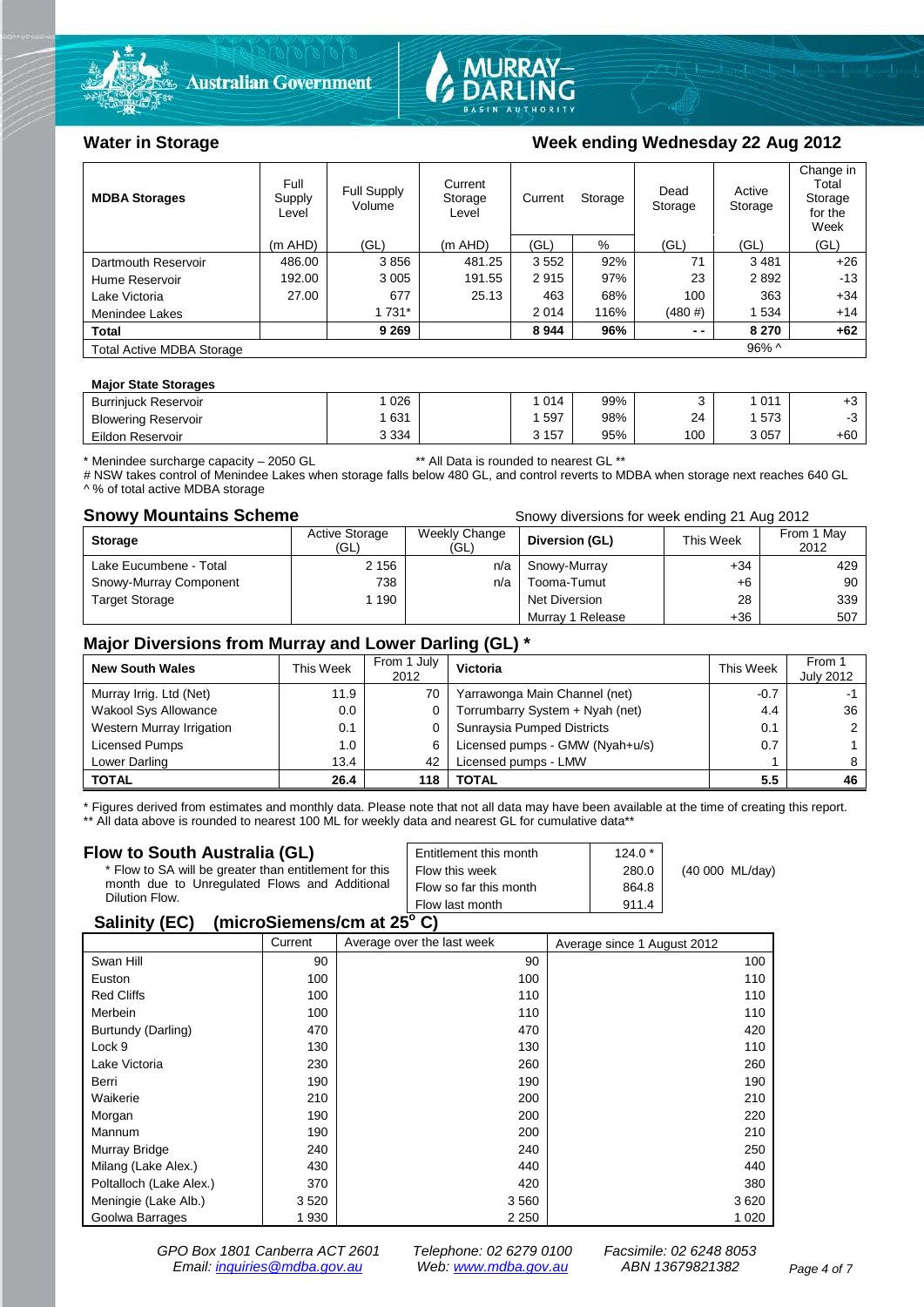

# MURRAY-<br>DARLING

### **River Levels and Flows Week ending Wednesday 22 Aug 2012**

|                                | Minor Flood<br>Stage | Height<br>Gauge |         | Flow     | Trend | Average Flow<br>this Week | Average<br>Flow last<br>Week |
|--------------------------------|----------------------|-----------------|---------|----------|-------|---------------------------|------------------------------|
| <b>River Murray</b>            | (m)                  | local(m)        | (m AHD) | (ML/day) |       | (ML/day)                  | (ML/day)                     |
| Khancoban                      | $\sim$               |                 |         | 7990     | F     | 6660                      | 6930                         |
| Jingellic                      | 4.0                  | 2.82            | 209.34  | 14 940   | F     | 13 990                    | 11 970                       |
| Tallandoon (Mitta Mitta River) | 4.2                  | 2.10            | 218.99  | 2 4 2 0  | F     | 2610                      | 2 100                        |
| Heywoods                       | 5.5                  | 4.02            | 157.65  | 28 290   | R     | 22 070                    | 17 340                       |
| <b>Doctors Point</b>           | 5.5                  | 4.31            | 152.78  | 30 880   | R     | 25 640                    | 20 330                       |
| Albury                         | 4.3                  | 3.45            | 150.89  |          |       |                           |                              |
| Corowa                         | 3.8                  | 4.54            | 130.56  | 26 3 20  | R     | 23 270                    | 18 110                       |
| Yarrawonga Weir (d/s)          | 6.4                  | 4.40            | 119.44  | 38 230   | S     | 30 610                    | 20 540                       |
| Tocumwal                       | 6.4                  | 4.71            | 108.55  | 34 090   | R     | 28 2 20                   | 19830                        |
| Torrumbarry Weir (d/s)         | 7.3                  | 6.41            | 84.96   | 26 310   | R     | 26 450                    | 32 0 20                      |
| Swan Hill                      | 4.5                  | 3.68            | 66.60   | 22 170   | S     | 22 170                    | 21 980                       |
| <b>Wakool Junction</b>         | 8.8                  | 8.21            | 57.33   | 40 650   | R     | 39 530                    | 35 180                       |
| Euston Weir (d/s)              | 8.8                  | 5.66            | 47.50   | 46 010   | R     | 44 660                    | 40 640                       |
| Mildura Weir (d/s)             |                      |                 |         |          | F     |                           |                              |
| Wentworth Weir (d/s)           | 7.3                  | 5.66            | 30.42   | 49 600   | R     | 48 190                    | 42 410                       |
| <b>Rufus Junction</b>          |                      | 6.54            | 23.47   | 39 9 20  | F     | 39 930                    | 39 960                       |
| Blanchetown (Lock 1 d/s)       | ۰                    | 2.62            |         | 37 600   | F     | 37 510                    | 36 510                       |
|                                |                      |                 |         |          |       |                           |                              |
| <b>Tributaries</b>             |                      |                 |         |          |       |                           |                              |
| Kiewa at Bandiana              | 2.7                  | 2.46            | 155.69  | 2 9 9 0  | R     | 3 3 8 0                   | 2 5 20                       |
| Ovens at Wangaratta            | 11.9                 | 11.07           | 148.75  | 13 360   | F     | 12 570                    | 6 1 1 0                      |
| Goulburn at McCoys Bridge      | 9.0                  | 7.43            | 98.85   | 15 960   | R     | 11 960                    | 10 960                       |
| Edward at Stevens Weir (d/s)   |                      | 3.87            | 83.64   | 6 1 3 0  | S     | 5850                      | 7890                         |
| Edward at Liewah               |                      | 4.66            | 60.04   | 6 0 4 0  | F     | 6430                      | 6 2 2 0                      |
| Wakool at Stoney Crossing      |                      | 5.34            | 58.83   | 14 730   | S     | 14 240                    | 11 320                       |
| Murrumbidgee at Balranald      | 5.0                  | 5.83            | 61.79   | 11 540   | R     | 11 270                    | 10 930                       |
| Barwon at Mungindi             |                      | 3.19            |         | 50       | F     | 270                       | 550                          |
| Darling at Bourke              | $\blacksquare$       | 4.94            |         | 7 1 9 0  | R     | 8 2 7 0                   | 13720                        |
| Darling at Burtundy Rocks      |                      | 3.01            |         | 4690     | R     | 4 3 7 0                   | 3530                         |

Natural Inflow to Hume 19 260 12 820

(i.e. Pre Dartmouth & Snowy Mountains scheme)

**Weirs and Locks** Pool levels above or below Full Supply Level (FSL)

| <b>Murray</b>      | FSL (m AHD) | u/s     | d/s            |                       | FSL (m AHD) | u/s     | d/s     |
|--------------------|-------------|---------|----------------|-----------------------|-------------|---------|---------|
| Yarrawonga         | 124.90      | $-0.28$ | $\sim$         | No. 7 Rufus River     | 22.10       | $+1.38$ | $+4.27$ |
| No. 26 Torrumbarry | 86.05       | $-0.45$ | $\sim$         | No. 6 Murtho          | 19.25       | $-0.10$ | $+2.39$ |
| No. 15 Euston      | 47.60       | $+0.53$ | $\blacksquare$ | No. 5 Renmark         | 16.30       | $-0.15$ | $+2.05$ |
| No. 11 Mildura     | 34.40       | $+0.05$ | $+2.50$        | No. 4 Bookpurnong     | 13.20       | $+0.00$ | $+3.23$ |
| No. 10 Wentworth   | 30.80       | $+0.05$ | $+3.02$        | No. 3 Overland Corner | 9.80        | $-0.04$ | $+2.63$ |
| No. 9 Kulnine      | 27.40       | $-0.07$ | $+2.17$        | No. 2 Waikerie        | 6.10        | $+0.11$ | $+2.80$ |
| No. 8 Wangumma     | 24.60       | $+0.49$ | $+2.93$        | No. 1 Blanchetown     | 3.20        | $+0.05$ | $+1.87$ |

### **Lower Lakes FSL = 0.75 m AHD**

| Lake Alexandrina average level for the past 5 days (m AHD) | 0.75 |  |
|------------------------------------------------------------|------|--|
|------------------------------------------------------------|------|--|

| <b>Barrages</b>       | <b>Fishways at Barrages</b> |               |          |           |               |  |
|-----------------------|-----------------------------|---------------|----------|-----------|---------------|--|
|                       | Openings                    | Level (m AHD) | No. Open | Rock Ramp | Vertical Slot |  |
| Goolwa                | 128 openings                |               | 80       | -         | Open          |  |
| Mundoo                | 26 openings                 | 0.70          |          | -         |               |  |
| <b>Boundary Creek</b> | 6 openings                  | -             |          | -         |               |  |
| Ewe Island            | 111 gates                   |               | 50       | -         |               |  |
| Tauwitchere           | 322 gates                   | 0.75          | 133      | Open      | Open          |  |

AHD = Level relative to Australian Height Datum, i.e. height above sea level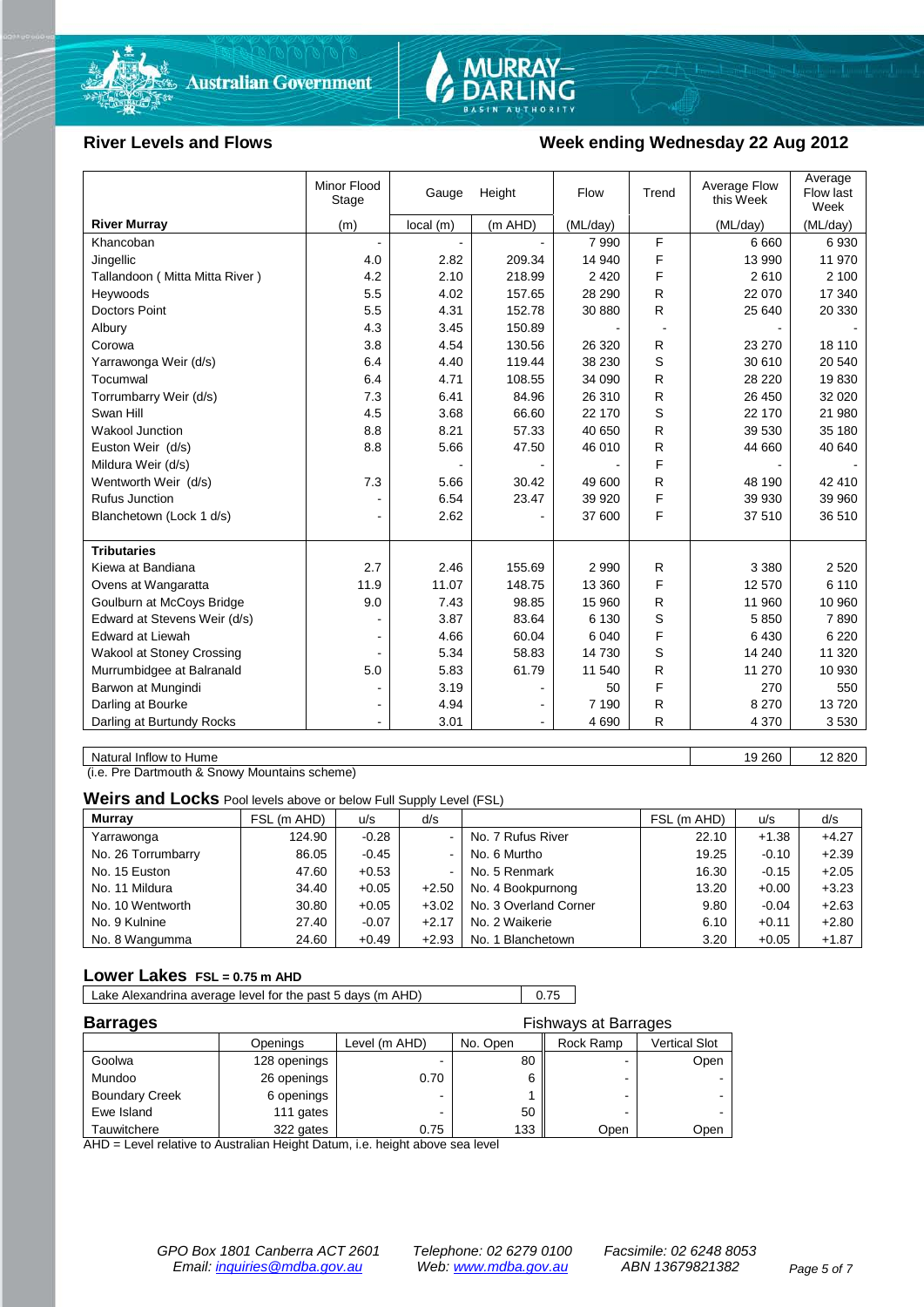



### **Week ending Wednesday 22 Aug 2012**





### **State Allocations (as at 22 Aug 2012)**

### **NSW - Murray Valley**

| High security    | 100% |
|------------------|------|
| General security | 100% |
|                  |      |

| High security    | 95% |
|------------------|-----|
| General security | 64% |
|                  |     |

### **NSW - Lower Darling**

| High security    | 100% |
|------------------|------|
| General security | 100% |

| Victorian - Murray Valley |       |  |  |  |
|---------------------------|-------|--|--|--|
| High reliability          | 52%   |  |  |  |
| Low reliability           | $0\%$ |  |  |  |

| NSW - Murrumbidgee Valley |     |                  | Victorian - Goulburn Vallev |  |
|---------------------------|-----|------------------|-----------------------------|--|
| High security             | 95% | High reliability | 100%                        |  |

| .               | .  |
|-----------------|----|
| Low reliability | 0% |
|                 |    |

| South Australia - Murray Valley |      |  |
|---------------------------------|------|--|
| High security                   | 100% |  |

NSW : <http://www.water.nsw.gov.au/About-us/Media-releases/media/default.aspx><br>VIC : http://www.g-mwater.com.au/water-resources/allocations/current.asp

VIC : <http://www.g-mwater.com.au/water-resources/allocations/current.asp><br>SA : http://www.waterforgood.sa.gov.au/category/news/

<http://www.waterforgood.sa.gov.au/category/news/>